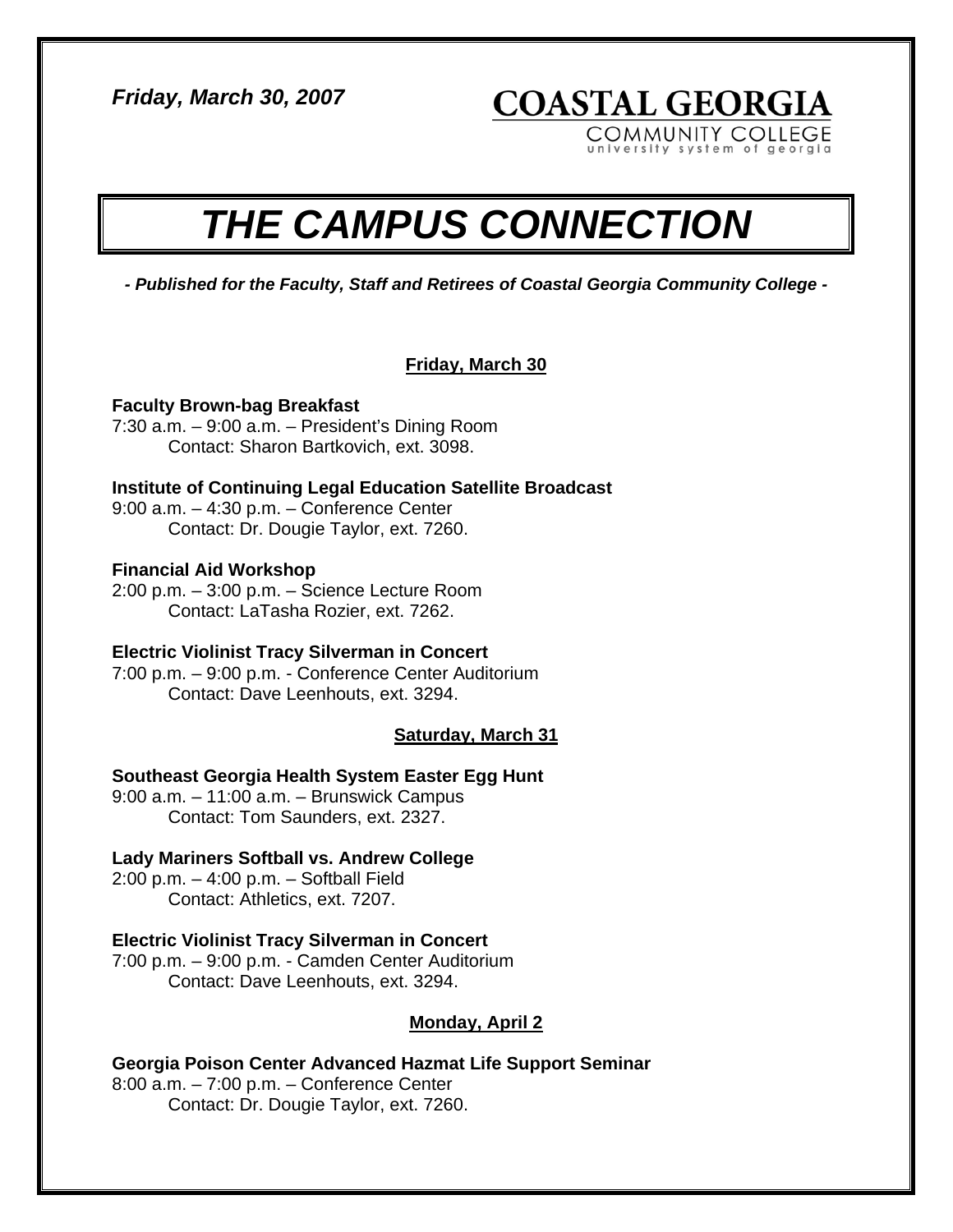## **Faculty Brown-bag Lunch**

12:00 p.m. – 1:30 p.m. – Camden Center Rotunda Contact: Melissa Canady, ext. 6928.

#### **Jehovah's Witnesses Memorial Service**

6:30 p.m. – 10:00 p.m. – Conference Center Auditorium Contact: Dr. Dougie Taylor, ext. 7260.

#### **Tuesday, April 3**

## **Business Club Fundraiser Bake Sale**

8:00 a.m. – 3:30 p.m. – Grounds adjacent to Bell Tower Contact: Lee Dyson, ext. 3358.

## **Georgia Poison Center Advanced Hazmat Life Support Seminar**

8:00 a.m. – 7:00 p.m. – Conference Center Contact: Dr. Dougie Taylor, ext. 7260.

## **Resume & Job Application Strategies**

12:15 p.m. & 5:00 p.m. – Library Classroom Contact: Student Development Services, ext. 7220.

#### **Coastal Community Scholars Program**

12:15 p.m. – 1:15 p.m. – Science Lecture Room Guest lecturer **Don Mathews** will speak on "Debunking Some Wacky Notions about the Global Economy. "

Contact: Tony Wege, ext. 7354.

## **Wednesday, April 4**

#### **Pre-Advisement Orientation Workshop**

9:00 a.m. & 4:00 p.m. – Student Center Contact: Stacy Howe, ext. 7392.

## **Thursday, April 5**

## **PTK Fundraiser Cookout**

10:00 a.m. – 2:00 p.m. – Grounds adjacent to Bell Tower Contact: Dr. Jean Choate, ext. 6889.

#### **Fellowship of Christian Athletes**

12:15 p.m. – 1:15 p.m. – Gym Multi-Purpose Room Contact: Athletics, ext. 7207.

## **Friday, April 6**

#### **Lady Mariners Softball vs. Middle Georgia**

1:00 p.m. & 3:00 p.m. – Softball field Contact: Athletics, ext. 7207.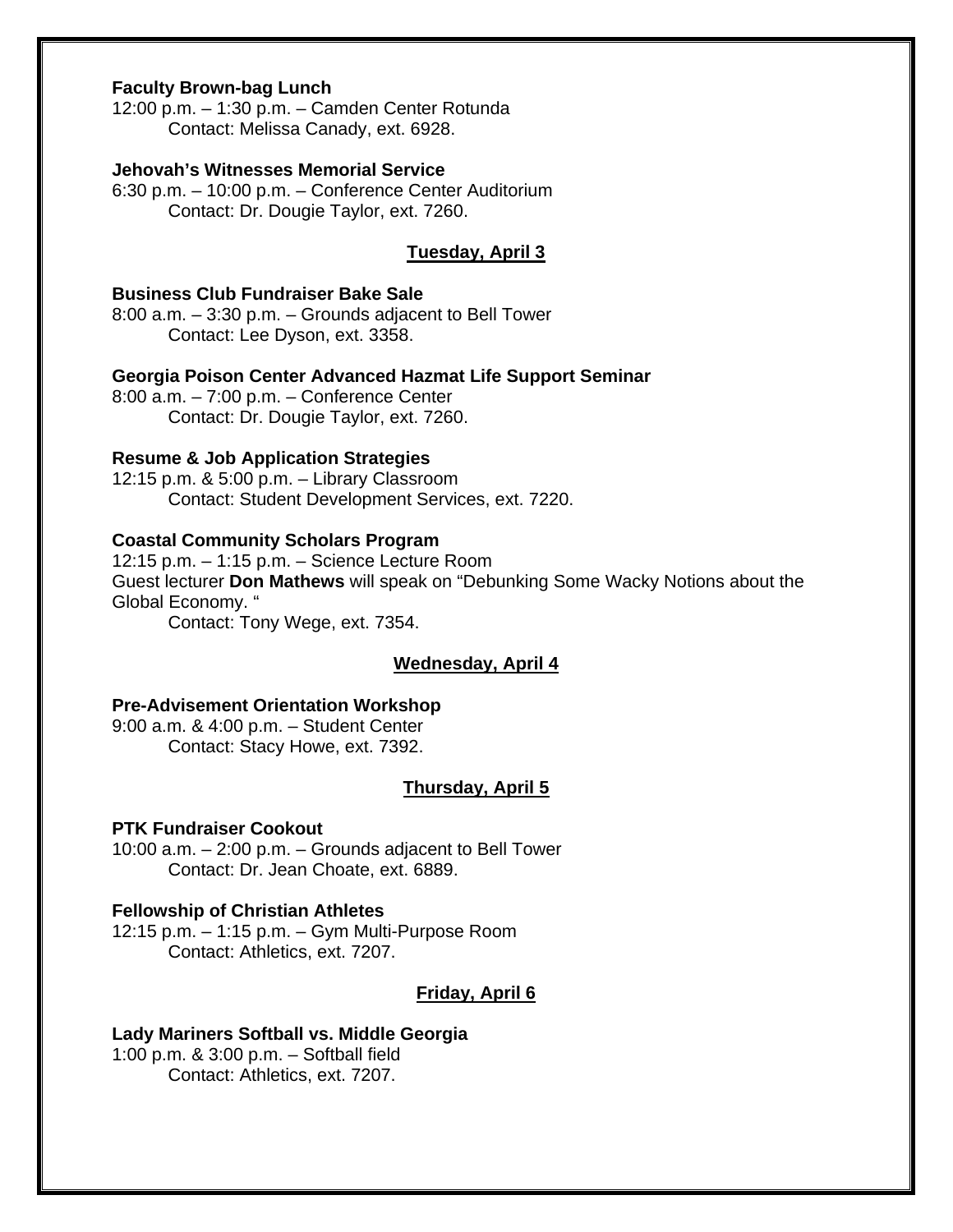## **CGCC Honors Night Program**

7:00 p.m. – 10:00 p.m. - Conference Center Auditorium Contact: Dr. Gene Barber, ext. 7227.

#### **Monday, April 9**

#### **Georgia Department of Revenue Course 1A**

8:00 a.m. – 5:00 p.m. – Conference Center Satilla Room Contact: Dr. Dougie Taylor, ext. 7260.

## **Tuesday, April 10**

#### **Georgia Department of Revenue Course 1A**

8:00 a.m. – 5:00 p.m. – Conference Center Satilla Room Contact: Dr. Dougie Taylor, ext. 7260.

#### **Spring Fling – Food & Fun!**

10:00 a.m. – 2:00 p.m. – Grounds Adjacent to Bell Tower Contact: Dave Leenhouts, ext. 3294.

#### **Requesting Inter-Library Loans**

12:15 p.m. & 5:00 p.m. – Library Classroom Contact: Student Development Services, ext. 7220.

#### **Faculty Meeting**

12:15 p.m. – 1:30 p.m. – Science Lecture Room Contact: Chasity Knowles, ext. 7203.

#### **Glynn County Communities in Schools Board of Directors Training**

3:00 p.m. – 7:00 p.m. – Conference Center Altamaha Room Contact: Dr. Dougie Taylor, ext. 7260.

#### **Wednesday, April 11**

## **Georgia Department of Revenue Course 1A**

8:00 a.m. – 5:00 p.m. – Conference Center Satilla Room Contact: Dr. Dougie Taylor, ext. 7260.

## **Spring Fling – Food & Fun!**

3:30 p.m. – 7:30 p.m. – Camden Center Parking Lot Contact: Dave Leenhouts, ext. 3294.

#### **Thursday, April 12**

## **Georgia Department of Revenue Course 1A**

8:00 a.m. – 5:00 p.m. – Conference Center Satilla room Contact: Dr. Dougie Taylor, ext. 7260.

#### **Friday, April 13**

## **Georgia Department of Revenue Course 1A**

8:00 a.m. – 5:00 p.m. – Conference Center Satilla room Contact: Dr. Dougie Taylor, ext. 7260.